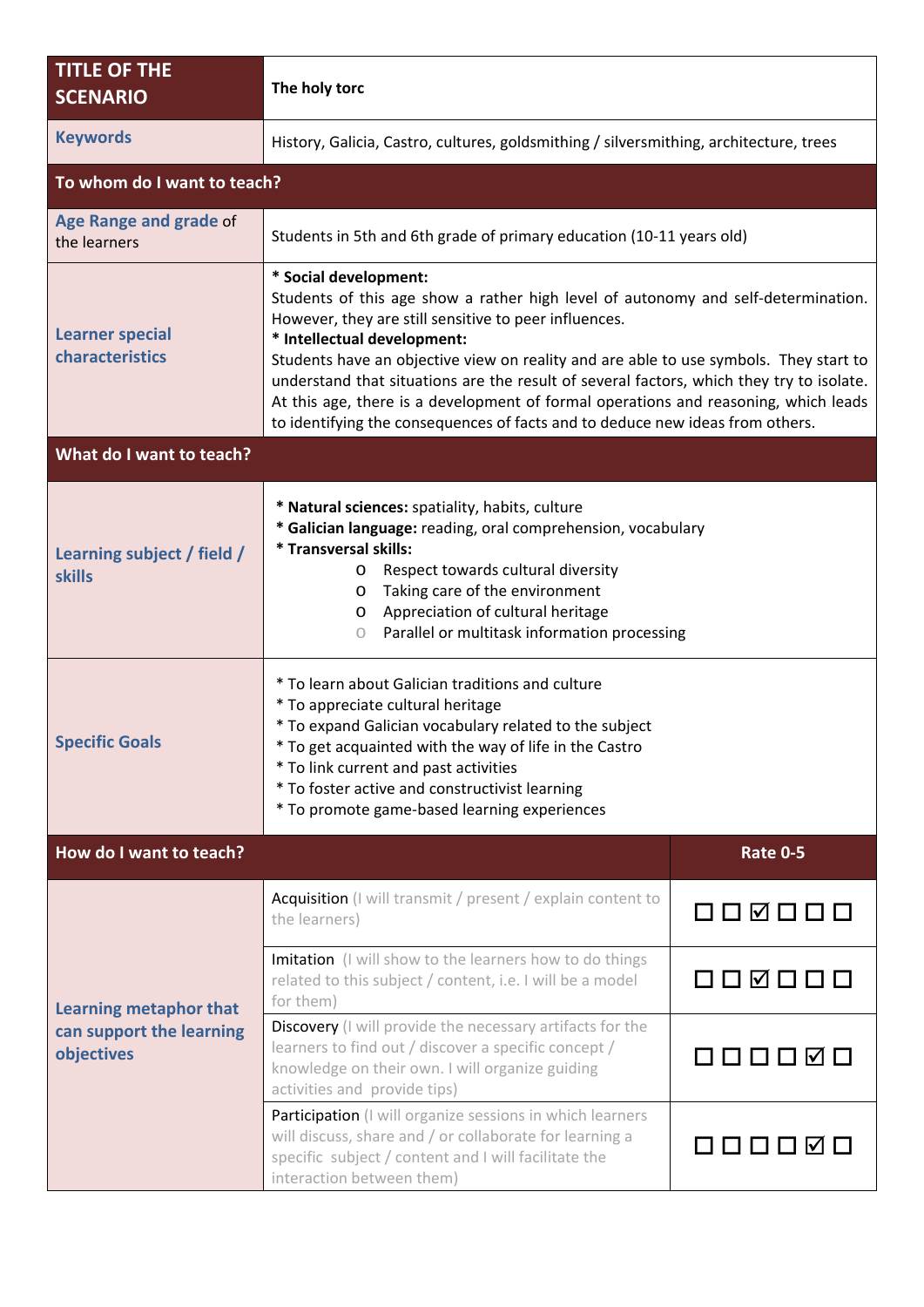|                                                                                                          | Experimentation (I will organize activities in which<br>learners will understand, learn how-to, practice, and /<br>or exercise) |                                                                                                                                                                                                                                  |                             |                                 |  |  |
|----------------------------------------------------------------------------------------------------------|---------------------------------------------------------------------------------------------------------------------------------|----------------------------------------------------------------------------------------------------------------------------------------------------------------------------------------------------------------------------------|-----------------------------|---------------------------------|--|--|
| <b>Description of the game</b>                                                                           | <b>Narrative</b><br>descriptio<br>n of the<br>game plot                                                                         | In the old Galicia from the Castro times, the young girl Icía has to find<br>the remedy to save her sick friend Keltoi                                                                                                           |                             |                                 |  |  |
|                                                                                                          | Goals                                                                                                                           | * To distinguish objects and constructions from the Castro times<br>* To recognise and differentiate various kinds of trees<br>* To get to know different aspects of the Celtic culture                                          |                             |                                 |  |  |
|                                                                                                          | <b>Characters</b>                                                                                                               | * Icía, the protagonist<br>* Keltoi, Icía's sick friend<br>* Brais, Icía's friend, who accompanies her along the quest<br>* Briona, a NPG met during the quest<br>* the Druida Centurix<br>* Breogán, a NPG met during the quest |                             |                                 |  |  |
|                                                                                                          | <b>Scenes</b>                                                                                                                   | 14 scenes from the old Galicia Castro times                                                                                                                                                                                      |                             |                                 |  |  |
|                                                                                                          |                                                                                                                                 |                                                                                                                                                                                                                                  | <b>Learning</b><br>settings | <b>Estimated</b><br><b>Time</b> |  |  |
|                                                                                                          | Before the game:                                                                                                                |                                                                                                                                                                                                                                  |                             |                                 |  |  |
| <b>Narrative Description of</b><br>learning activities - step<br>by step organization and<br>structuring | * Students get acquainted with general knowledge on<br>videogames                                                               |                                                                                                                                                                                                                                  | In the<br>classroom         | 10'                             |  |  |
|                                                                                                          | * Short introduction on the characteristics of the game                                                                         |                                                                                                                                                                                                                                  |                             |                                 |  |  |
|                                                                                                          | During the game:<br>In the                                                                                                      |                                                                                                                                                                                                                                  |                             | 20 <sup>′</sup>                 |  |  |
|                                                                                                          |                                                                                                                                 | * Students play individually<br>* Supervision by the teacher(s)                                                                                                                                                                  | classroom                   |                                 |  |  |
|                                                                                                          | After the game:                                                                                                                 |                                                                                                                                                                                                                                  |                             |                                 |  |  |
|                                                                                                          | * Discussion on the main problems met during the<br>In the<br>classroom<br>game                                                 |                                                                                                                                                                                                                                  |                             | 15'                             |  |  |
|                                                                                                          |                                                                                                                                 | * Short presentation on Castro life and culture<br>* Questions and answers on the subject                                                                                                                                        |                             |                                 |  |  |
|                                                                                                          |                                                                                                                                 |                                                                                                                                                                                                                                  |                             | Total: 45<br>minutes            |  |  |
| How will I evaluate students?                                                                            |                                                                                                                                 |                                                                                                                                                                                                                                  |                             |                                 |  |  |
| <b>Evaluation approach</b>                                                                               | * Class discussion<br>* Evaluation embedded in the game<br>* Finishing several tasks<br>* Finishing the game<br>* Feedback      |                                                                                                                                                                                                                                  |                             |                                 |  |  |
| What will learners need in order to achieve learning objectives?                                         |                                                                                                                                 |                                                                                                                                                                                                                                  |                             |                                 |  |  |
| <b>Prerequisites</b>                                                                                     |                                                                                                                                 | * To have some experience on playing games                                                                                                                                                                                       |                             |                                 |  |  |